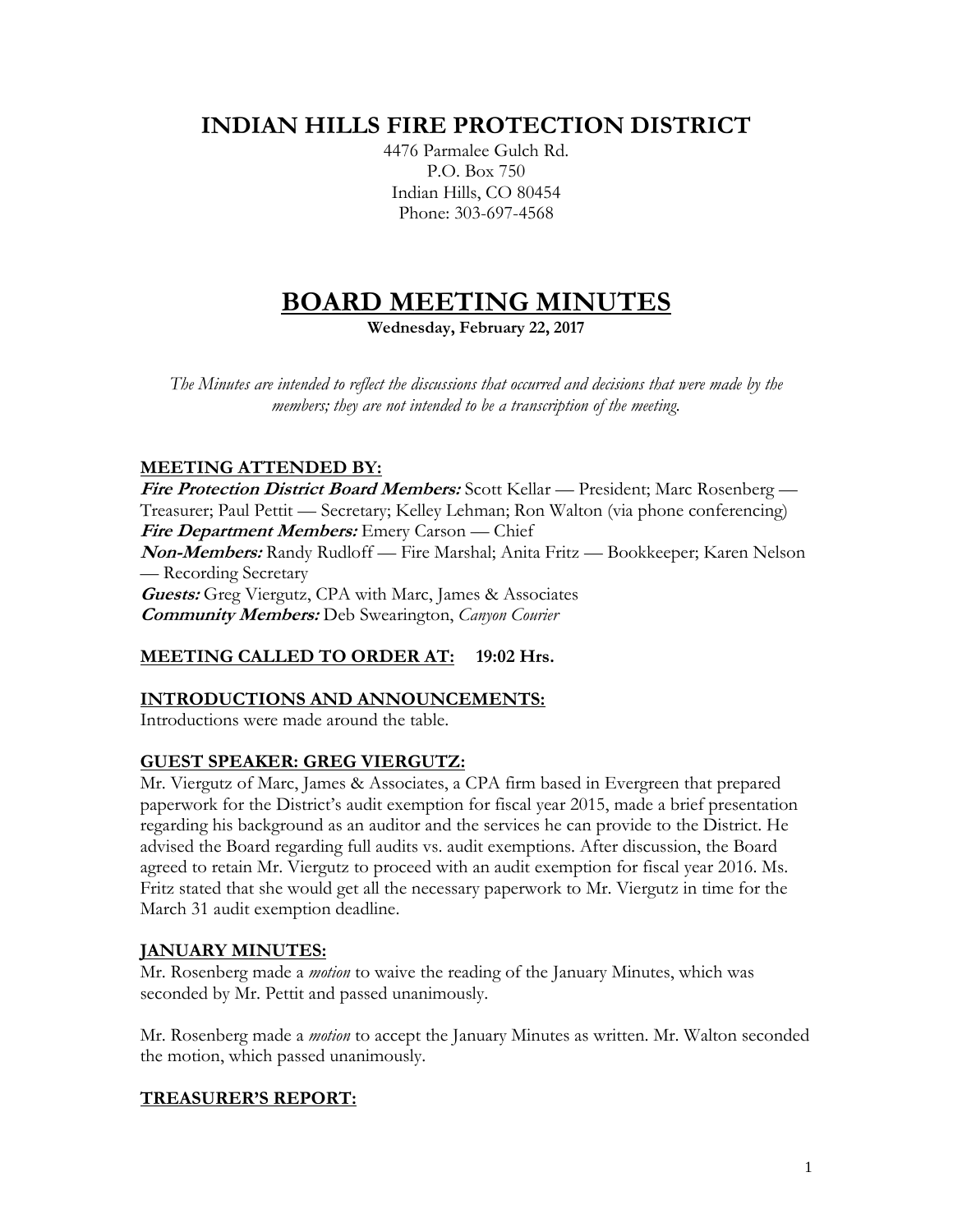#### **Monthly Financial Reports**

District expenses are at 9% as of the end of January. Minimal conversation occurred regarding the Profit Loss Budget Performance spreadsheet and monthly checks.

Regarding the credit card expenses, attention was drawn to two Verizon Wireless charges for prepaid phones. A question was raised if they were duplicate charges from the previous month. It was agreed that the charges need to be investigated.

Mr. Pettit made a *motion* to approve checks #13050-13068, plus automated payments, credit card expenses, and bank fees. Mr. Rosenberg seconded the motion, which passed unanimously.

# **DEPARTMENT/OFFICERS' REPORTS:**

#### **Fire Marshal — Randy Rudloff**

Mr. Rudloff shared community news, including plans for a remodel of the dorm building at the recently purchased church property across the street from the station and Geneva Glen's new suppression system. He also noted that revisions are being made to the county land development regulations, flood plain document, and other policy manuals.

Next, Mr. Rudloff turned attention to the fee structure for driveway, cistern, sprinkler, and general site inspections. He reminded that a formal fee structure had been adopted some years back and said that the Board could elect to increase fees to help offset the potential Gallagher Amendment losses, which are scheduled to take effect in 2018. It was agreed that Mr. Rudloff and Mr. Carson would bring a proposal to the next Board meeting for increasing fees.

#### **Chief — Emery Carson**

Mr. Carson distributed a report and began by stating that there have been two structure fires in the District since the last Board meeting. He praised the teamwork and skill of the responding members in saving both structures.

Next, Mr. Carson shared that the electric is being brought up to code on Mt. Lindo and that the department is now scheduled to go live at Jeffcom in February 2018.

He concluded his report by summarizing the calls for the month, which total 22 to date and 47 year to date.

#### **Assistant Chief — Marc Rosenberg**

Mr. Rosenberg shared that apparatus 358 recently had repair work done on the catalytic converter and oxygen sensor. He also stated that the department had held a wildland refresher class for members the previous Saturday to gear up for wildfire season.

**Fire Captain — Scott Case** Not present.

**EMS Captain — Bob Fager** Not present.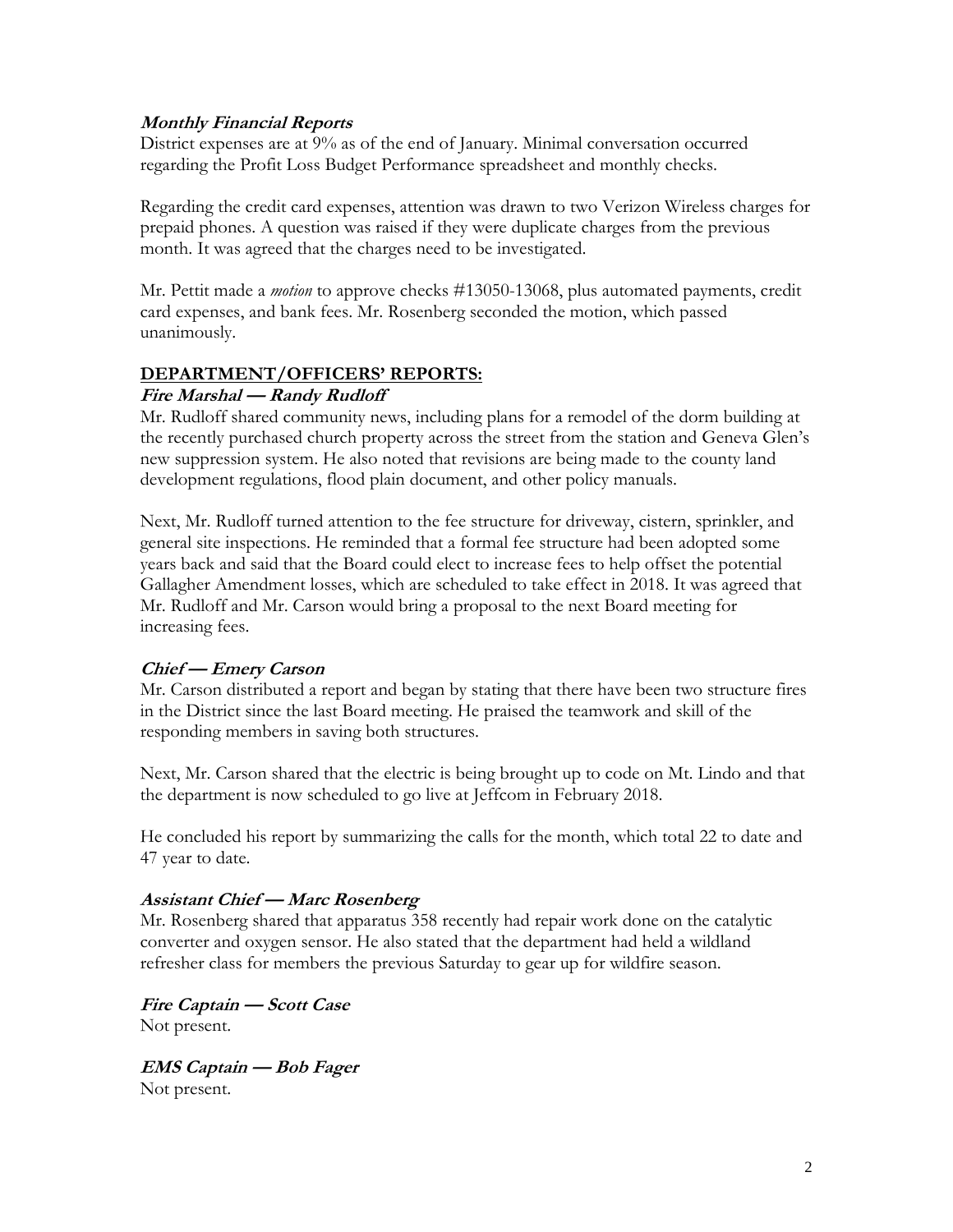#### **NEW BUSINESS:**

#### **Jeffcom User Agreement**

The Jeffcom User Agreement was reviewed briefly. It was agreed that it would be adopted by the Board at the March meeting.

#### **First Amendment to IGA for Emergency Dispatch Services**

A document outlining the first amendment to the IGA for joint emergency dispatch services was reviewed. In essence, the amendment adds Genesee Fire as a party to the agreement. The cost of such was shown to result in a decrease per call.

Mr. Rosenberg made a *motion* to adopt the First Amendment to Intergovernmental Agreement for Joint Emergency Dispatch Services. Mr. Walton seconded the motion, which passed unanimously.

# **PUC Amendment to JCECA IGA**

Discussion occurred whereby Mr. Kellar explained that the PUC wants to modify the original JCECA IGA, to which Indian Hills Fire Protection District was an original signer. Modification of the IGA requires 75% approval from original signers, Mr. Kellar stated. It was explained that the intention of the modification is to give the PUC authority to increase the cost of emergency calls.

Mr. Rosenberg made a *motion* to provide approval for the PUC to modify the original JCECA IGA. Ms. Lehman seconded the motion, which passed unanimously.

### **Wells Fargo Credit Cards**

Mr. Carson explained his frustration that the internal credit limits put in place on cardholders only results in money in Wells Fargo's pocket since the cards do not cut off when the credit limits are reached but result in a \$39 fee. It was also noted that there is currently no way for cardholders to get online to view transactions and see where the balance stands on each card. Ms. Fritz said that she would contact the banker and see what she could do to help.

Discussion also followed about potentially changing banks to find one that is more customer-service oriented. Ms. Fritz agreed to research what kind of balance would need to be retained at Wells Fargo since the District's lease agreement is through the bank.

#### **Fire Trucks Plus Lawsuit Update**

Mr. Kellar shared an email that he had received from the Guerrini Law Firm stating that the case was being closed on its end since no debtor's assets have been found. The Board agreed to stay on top of the situation and potentially look into hiring a new collection attorney.

#### **EXECUTIVE SESSION:**

Mr. Kellar made a *motion* to call an Executive Session at 20:33 per CRS § 24-6-402(4)(c) to discuss confidential matters related to negative information about the District that was noted in another District's planning session minutes. Mr. Rosenberg seconded the motion, which passed unanimously. All meeting attendees left the room with the exception of the Board members, Mr. Carson, and Ms. Nelson. Recording commenced using the District's recorder.